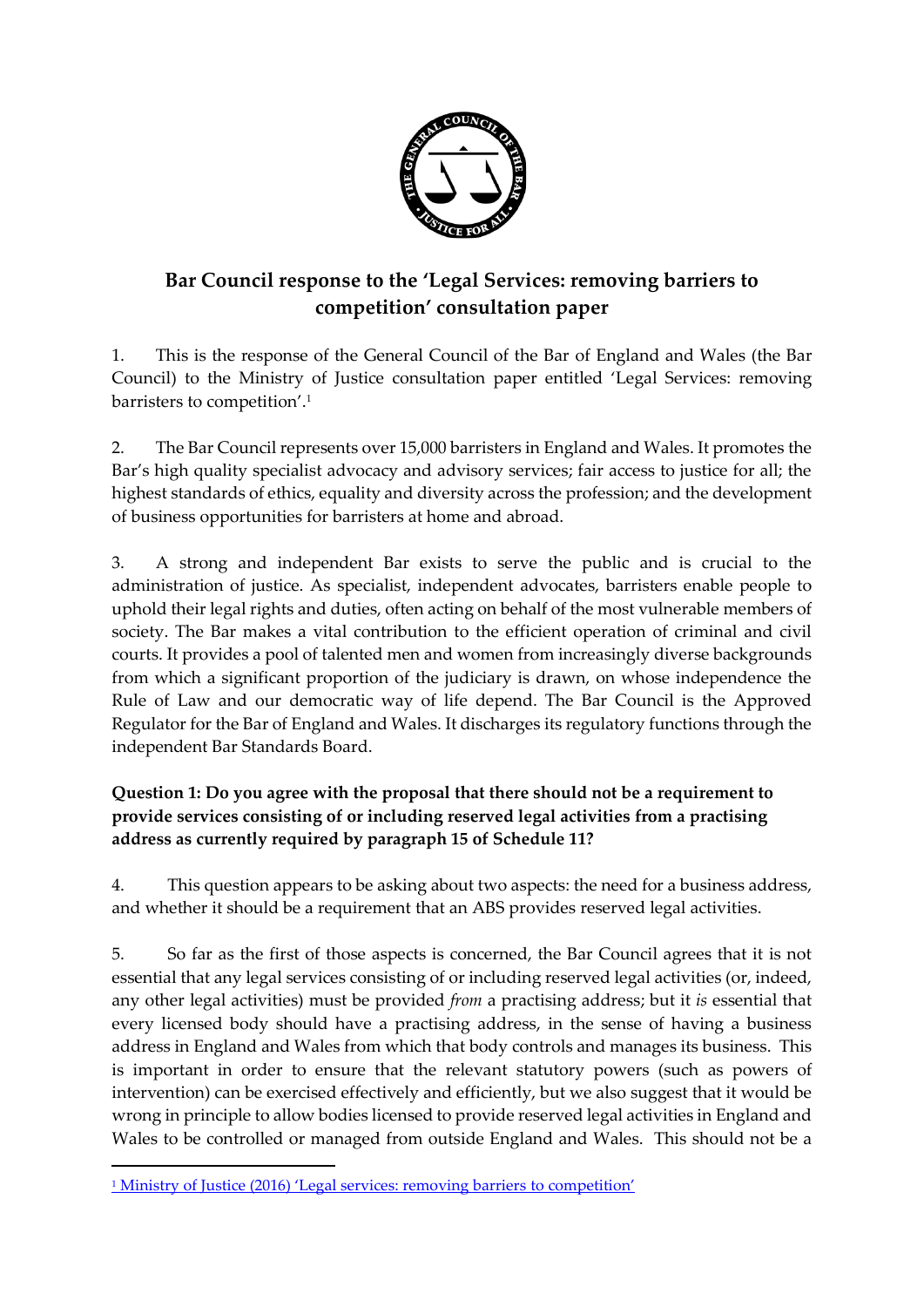matter of discretion for legal regulators, but should continue to be insisted upon by Parliament, as it is currently. We suggest that the right approach is to revise paragraph 15(2) of Schedule 11 only to this limited extent.

6. As for the second of those aspects, as we read Part 5 of the Act, this permits the granting of licenses *only* to bodies which wish to be authorised to carry on reserved legal activities: see, e.g. s.71(1), 85(1)(a) and 111(1). A licence is, of its essence, a licence to carry out reserved legal activities: there is nothing else that needs to be licensed. This is consistent with the purpose of the Act, which is predicated on the regulation of reserved legal activities. This aspect of the Act could not be altered simply by revisions to Schedule 11.

7. The suggestion of removing this requirement also begs the questions why a body might wish to be licensed, and whether it is appropriate for such a body to be licensed, when it has no intention of carrying out any reserved legal activities. We have some real difficulty in principle with the concept of granting a licence to a body to carry out its activities when it does not intend to carry out, and is not to be authorised to carry out, any activities which actually *require* a licence. This is more than the removal of regulatory restrictions; rather, it cuts across a more fundamental aspect of the Act.

8. We can readily see that a solicitors' firm which wishes to continue to hold itself out as a solicitors firm, even though it does not intend to carry on any reserved legal activities, should continue to be regulated as such: it remains a body of solicitors (who are, themselves, all regulated personally), and will be seen by the public as such. By way of contrast, in the case of bodies that could be licensed only under Part 5 of the Act, the proposal would appear to permit bodies to be regulated as ABSs which do not conduct any licensable activities, and which may not even employ any legal professionals at all. We find that to be an odd concept, and one that gives rise to a very real risk of adding confusion in the market place and resulting consumer detriment, for no obvious benefit.

9. We are not opposed to allowing greater flexibility for bodies that have a genuine reason to wish to be regulated, even though they may not, strictly, need to be regulated; but we suggest that this needs more carefully considered amendments, in order for the proposal to respect the provisions of the 20067 Act, and for the government (and Parliament) to be confident that it will not have unintended and undesirable consequences that undermine the structure of the Act.

**Question 2: Do you agree with the proposal that:**

- **a) the requirement for an ABS to have a practising address in England and Wales is retained in paragraph 15 of Schedule 11 but Licensing Authorities may waive this requirement of make licensing rules enabling them to waive this requirement; or**
- **b) alternatively, paragraph 15 is replaced with a power enabling Licensing Authorities to make licensing rules about addresses?**

10. We repeat what we said in answer to question 1. Whatever activities a licensed body is carrying on, those should be controlled and managed from an address in England and Wales.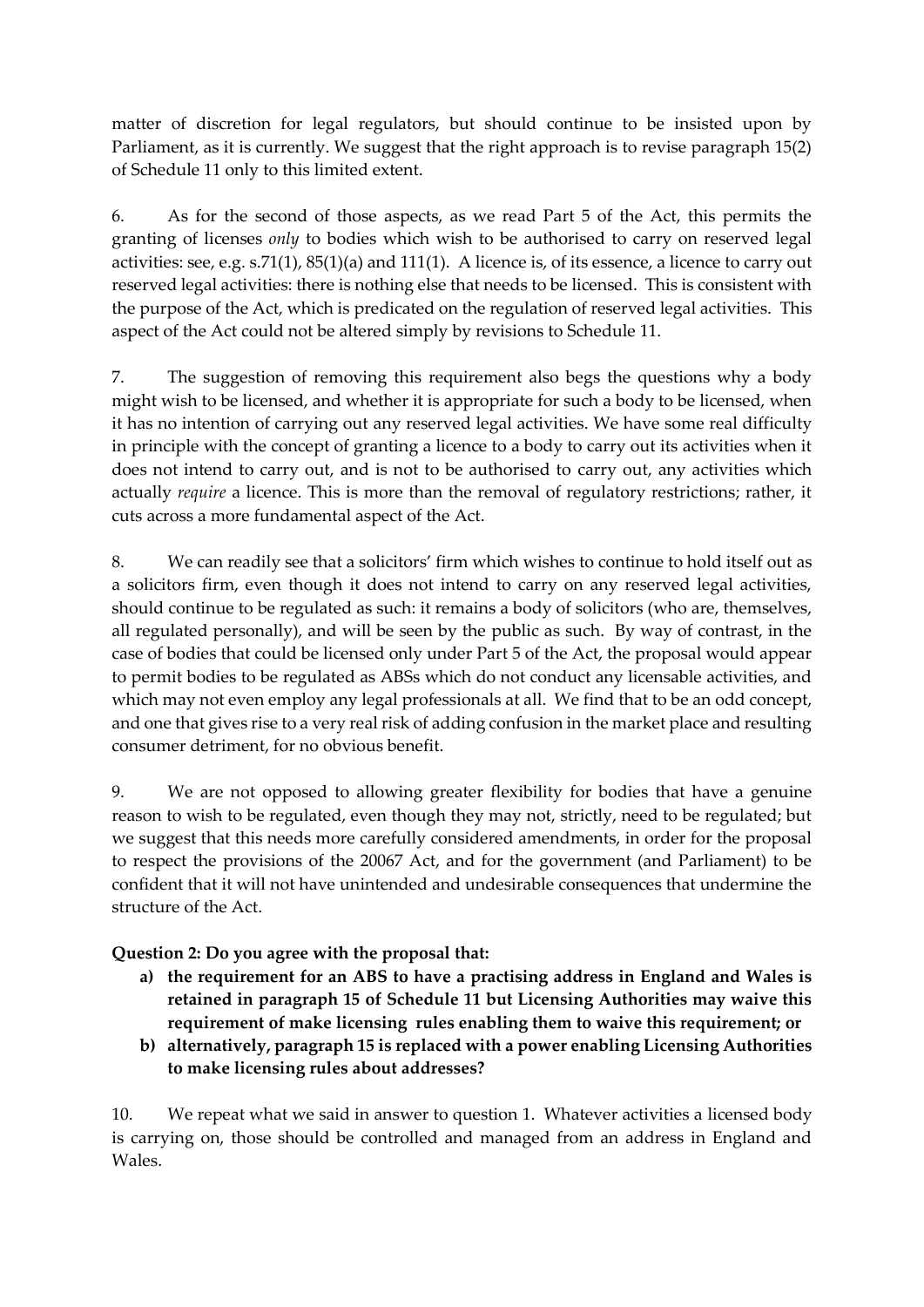**Question 3: Do you agree with the proposal to amend Schedule 13 to the 2007 Act and allow Licensing Authorities to make their own rules around ownership of an ABS, and to impose a statutory obligation on the LSB to provide guidance regarding ownership?**

11. It is essential (and of constitutional significance) that the public and the courts can have complete confidence in those who exercise control over any body that is licensed to carry out reserved legal activities. We do not oppose some greater flexibility than is currently permitted under Schedule 13, but given the importance of this issue, the Act ought at least to contain clear, minimum requirements in this regard. Any change should also recognise that the 10% figure in paragraph 3 of Schedule 13 is the mirror of the 90% figure in s.111(2)(d).

#### **Question 4: Do you think amending Schedule 13 and giving Licensing Authorities greater discretion in deciding on the necessary checks for licensing, would encourage more applications from businesses to become ABS?**

12. It is possible that these reforms could encourage more applications from businesses, but we are sceptical.

## **Question 5: Do you think giving Licensing Authorities greater discretion would reduce the timescales and cost of the licensing process and if so, by how much?**

13. It is possible that these changes could reduce the timescales and cost of the licensing authorities but it will be for the Licensing Authorities to confirm this. We are cautious about the real impact of this, given that only one example of difficulties has been given (in paragraph 37 of the consultation paper), and no information has been provided as to why this was necessary or disproportionate in that particular case, or whether this is likely to happen in other cases.

#### **Question 6: Do you agree with the proposal to repeal section 83 (5) (b) of the 2007 Act?**

14. No. The Competition and Markets Authority has looked at the impact of ABS regulation in its interim report<sup>2</sup> and found that 'the authorisation process for ABSs does not create a substantial barrier to entry.' In addition, the purpose of this provision within the Act was to ensure that ABS licensing contributes to access to justice. We consider that this objective continues to have merit, not least in ensuring that access to justice is at the centre of ABS licensing. It is for the Board and regulators to decide how to comply with this provision, in the same way as they must decide how to comply with their duties under ss.3(2) and 28(2). If they are imposing unnecessary costs, then the solution lies in changing their own approach to this, and not in this repeal. It does not seem to us that s.83(5)(b) imposes an inappropriate, excessive or unnecessary burden.

## **Question 7: Do you agree that Licensing Authorities and ABS applicants would make savings in terms of costs, time and resources if we were to repeal section 83 (5) (b)?**

15. We repeat our answer to question 6.

1

<sup>2</sup> [Paragraph 6.31 Competition and Markets Authority \(2016\) interim report](https://assets.publishing.service.gov.uk/media/577f76daed915d622c0000ef/legal-services-market-study-interim-report.pdf)